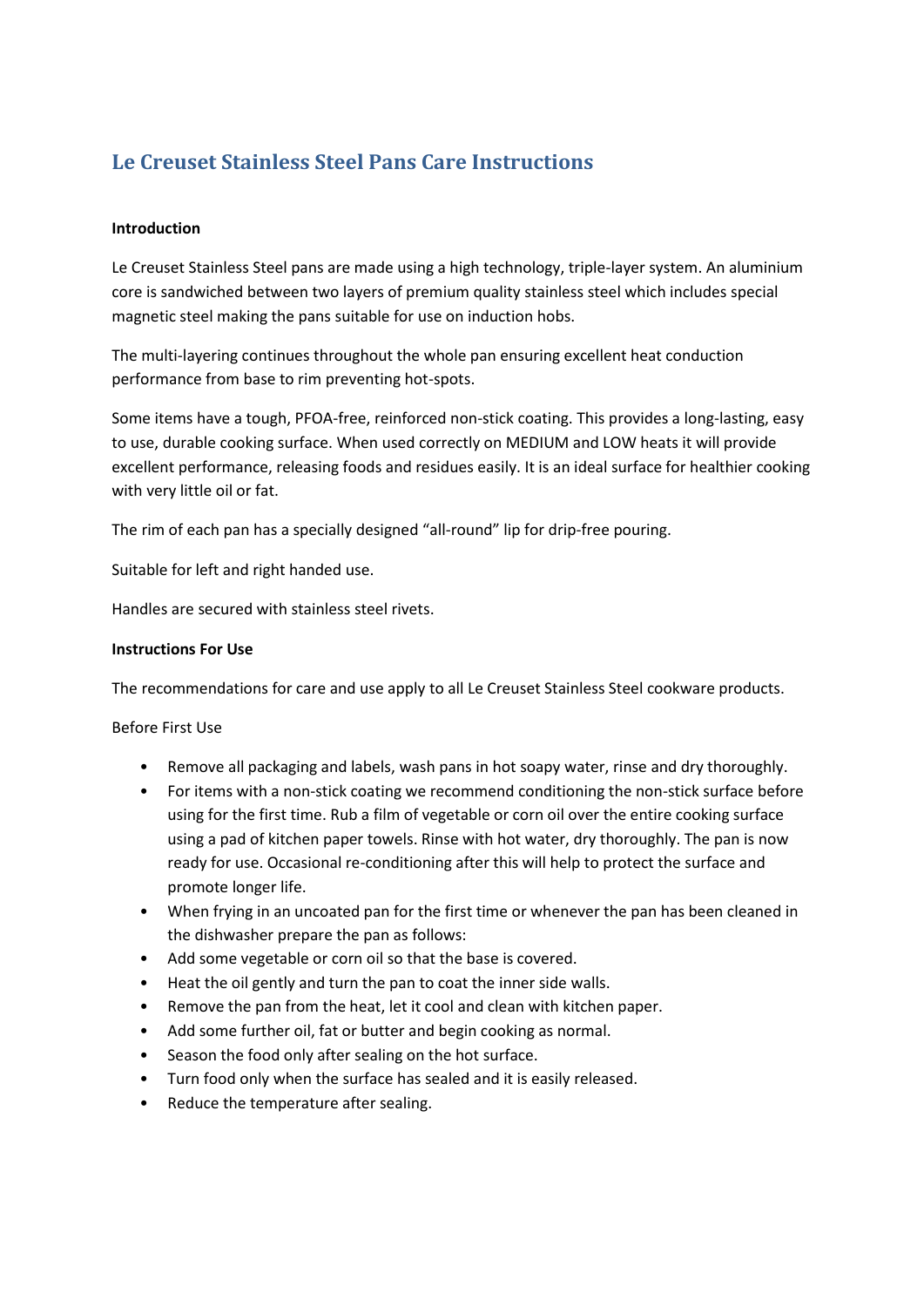## **Usage: Heat Zones and Sources**

Le Creuset Stainless Steel pans are:

- Suitable for use on all hobs, including induction. They can also be used in all types of conventional oven and, for shallow shapes, under the grill.
- The 3-layer construction of the pans means you do not need to cook on high heat settings. Only MEDIUM to LOW heat is needed for most cooking, including frying and searing.
- ALWAYS match the pan base size to the hob heat zone it is to be used on. Gas flames must always be confined to the base area and NEVER extend up around the side walls of the pan
- On any glass-topped hob always lift the pan on and off, or across the surface. Never slide the pan as this may cause damage to the pan base as well as to the glass.
- NEVER heat an empty pan
- If using salt, always add to the hot cooking liquid or food so that it can dissolve thoroughly. Never pour directly onto the stainless steel surface as it may cause pitting.

**N.B.** Non-stick pans - to protect and prevent damage to the surface, use only MEDIUM and LOW heats for all cooking. NEVER use high heats.

## **Induction Hob Cooking**

- Always match the diameter of the pan base to the induction hob cooking zone
- Using a pan with a small base diameter on too large a cooking zone may result in a weaker magnetic field being created and reduced heat output. In some cases the hob may not "recognise" the pan and no heat will be generated.
- DO NOT use the boost function for longer than is required to bring the pan's contents to a boil. The boost function should only be used for rapid heating of large quantities of water e.g. for boiling pasta or vegetables.
- During cooking, you may notice some slight noise being generated in the pan by the induction hob. This will not damage the pan or affect cooking performance

# **Fat-free Cooking (Non-stick pans only)**

- When cooking with no added fat or oil, pre-heat the pan on a medium setting for approximately 2 minutes before adding the food.
- DO NOT leave the pan unattended during this time or allow the dry non-stick surface to overheat as permanent damage may occur.

# **Food Storage and Marinating**

• Do not store raw, marinating or cooked foods in the pans. Ingredients may cause damage to the surface.

# **Tools to Use**

• To protect your pans we recommend using silicone, heat-resistant plastic or wooden tools in both uncoated and non-stick coated pans.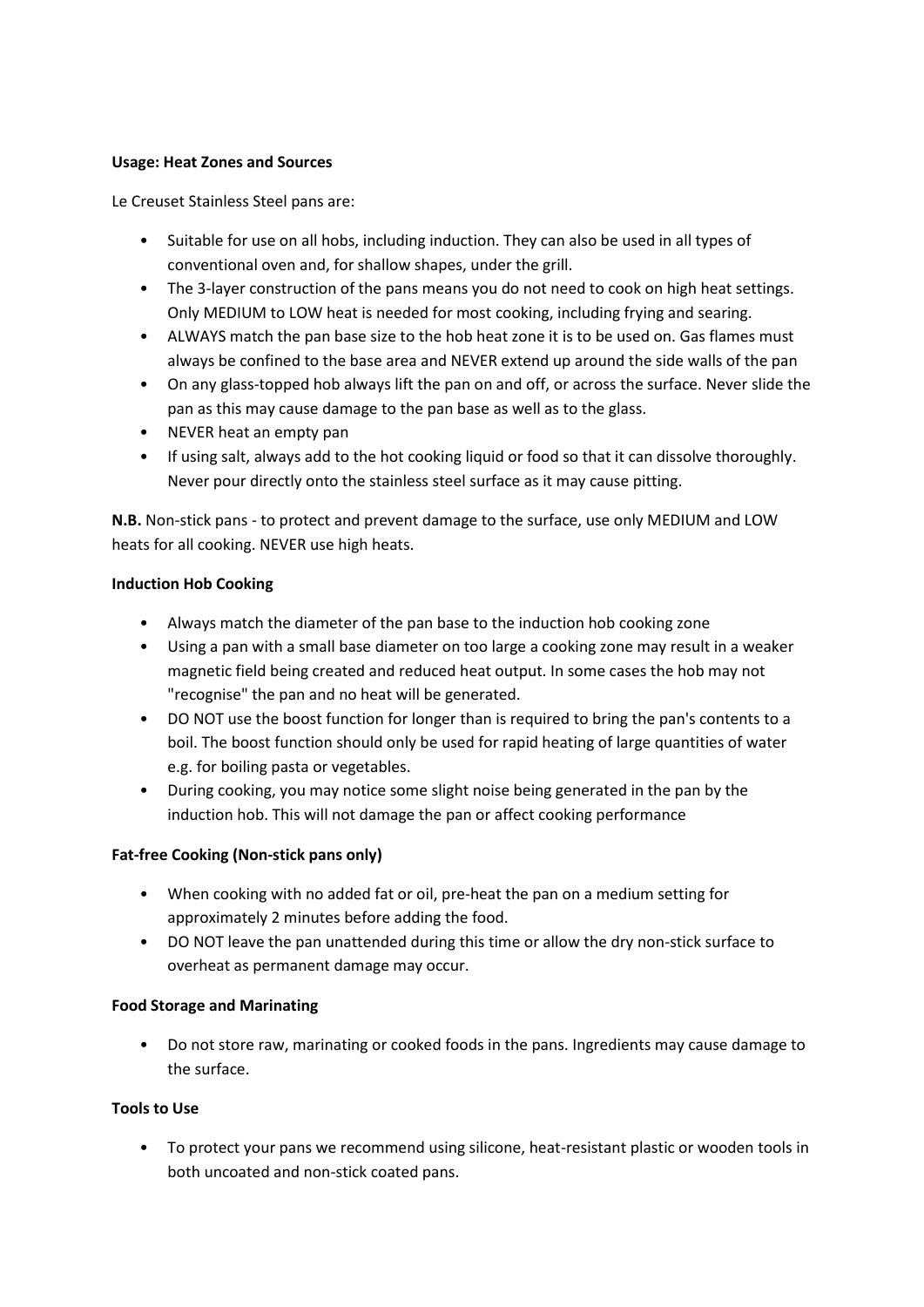- However, metal tools, spoons or balloon whisks may be used with care, but should not be used harshly or scraped over the surface.
- Never knock metal tools on the top rim of the pan
- Knives or utensils with sharp edges should never be used to cut foods on the surface of a non-stick pan. Hand-held electric or battery operated beaters or blenders should not be used on a non-stick surface.

## **Oven Use**

- Suitable for use in all types of conventional oven (not suitable for microwave ovens).
- Oven safe to 260°C.
- Grill Use
- Shallow shapes can be used under the grill.
- When using a non-stick pan under a hot grill there should be a minimum distance of 5cm between the heat source and the top rim of the pan.

## **Handles**

- Handles are secured to each pan with stainless steel rivets.
- Always use a dry oven glove or cloth when handling hot pans during and after cooking.

# **Cleaning and Storage**

- Cool pans for a few minutes before washing in hot soapy water, rinse and dry thoroughly or clean in the dishwasher.
- For more stubborn residues fill the pan with warm water and leave to soak for 10-15 minutes.
- Do not fill hot pans with or plunge into cold water.
- Use only soft, nylon pads or brushes for removing stubborn residues. Do not use any harsh abrasive pads or cleaning agents on any of the surfaces as they may cause damage.
- A proprietary stainless steel cleaner can be used to remove hard water lime scale deposits and other marks. It can also be used to condition, polish and protect the inner and outer surfaces (do not use on non-stick surfaces).

# **Cleaning Non-stick Pans**

- After each use, cool the pan for a few minutes before cleaning then wash thoroughly.
- The tough, reinforced non-stick coating offers excellent food release and is therefore very easy to clean. To maintain the appearance and performance of the non-stick coating, we recommend washing by hand in hot soapy water rather than cleaning in the dishwasher. This will prolong the life of the non-stick surface and enhance cooking performance.
- If the non-stick pan is cleaned in the dishwasher:
	- $\triangleright$  use only domestic strength dishwashing detergent (we recommend non-lemon varieties)
	- $\triangleright$  the cooking surface should be re-conditioned with vegetable or corn oil before each subsequent use.